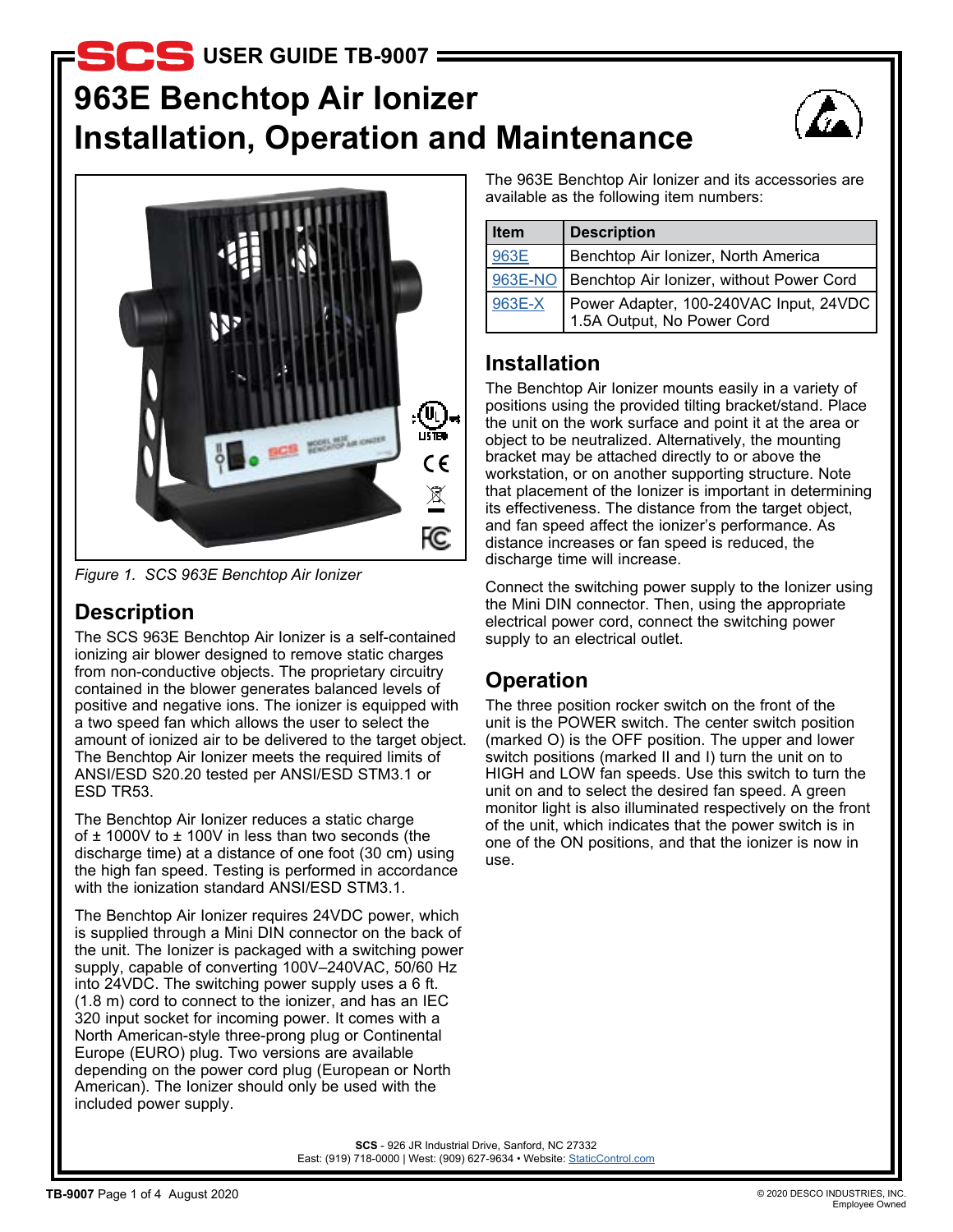

*Figure 2. Using the 963E Benchtop Air Ionizer*

### **Maintenance**

Occasional cleaning of the case and of the ionizing electrodes are the only routine maintenance procedures required.

#### **CLEANING THE CASE**

Wipe the case with a soft cloth moistened with water. If a stronger cleaning solution is required, mild soap with water may be used. The use of any other cleaning solutions is not recommended.

#### **CLEANING THE EMITTER POINTS**

NOTE: Disconnect the power to the ionizer whenever cleaning the emitter points.

When the emitter pionts become dirty, the internal circuitry of the ionizer will be automatically adjusted to emit an equal amount of positive and negative ions. Particulates on the emitter point may, however, inhibit ionization to a limited degree. The emitter points are located between the fan blades and the rear grill. A jet of clean, compressed air can be used to remove dirt on emitter points. If a more rigorous cleaning method is needed to remove particulate, clean the points with a cotton swab dampened with isopropyl alcohol. Access to the points is available through the rear grill. Be careful not to damage the points during cleaning.

### **Calibration**

The SCS Benchtop Air Ionizer is factory adjusted to provide optimum performance. Further adjustment in the field is not possible. However, the following instructions can be followed to determine whether the Ionizer is performing to specifications. The testing follows the procedure outlined in the standard for Ionization, ANSI/ ESD STM3.1. Please refer to this standard for more complete information.

Frequency of recalibration should be based on the critical nature of those ESD sensitive items handled and the risk of failure for the ESD protective equipment and materials. In general, SCS recommends that calibration be performed annually.

Periodically measure the balance and neutralization times of the Bencthop Air Ionizer to verify that it is performing within specifications. These measurements should be taken using a charged plate monitor such as the SCS items 711, 770004 and 770005.

Calibration should be performed in accordance with the ESD Association ionization standard ANSI/ESD STM3.1. With the fan speed set to high and a distance of 12 inches (30 cm), the neutralization (discharge) time of ±1000V to ±100V should be less than 2 seconds, and the balance should be ±15V or better.

**SCS** - 926 JR Industrial Drive, Sanford, NC 27332 East: (919) 718-0000 | West: (909) 627-9634 • Website: StaticControl.com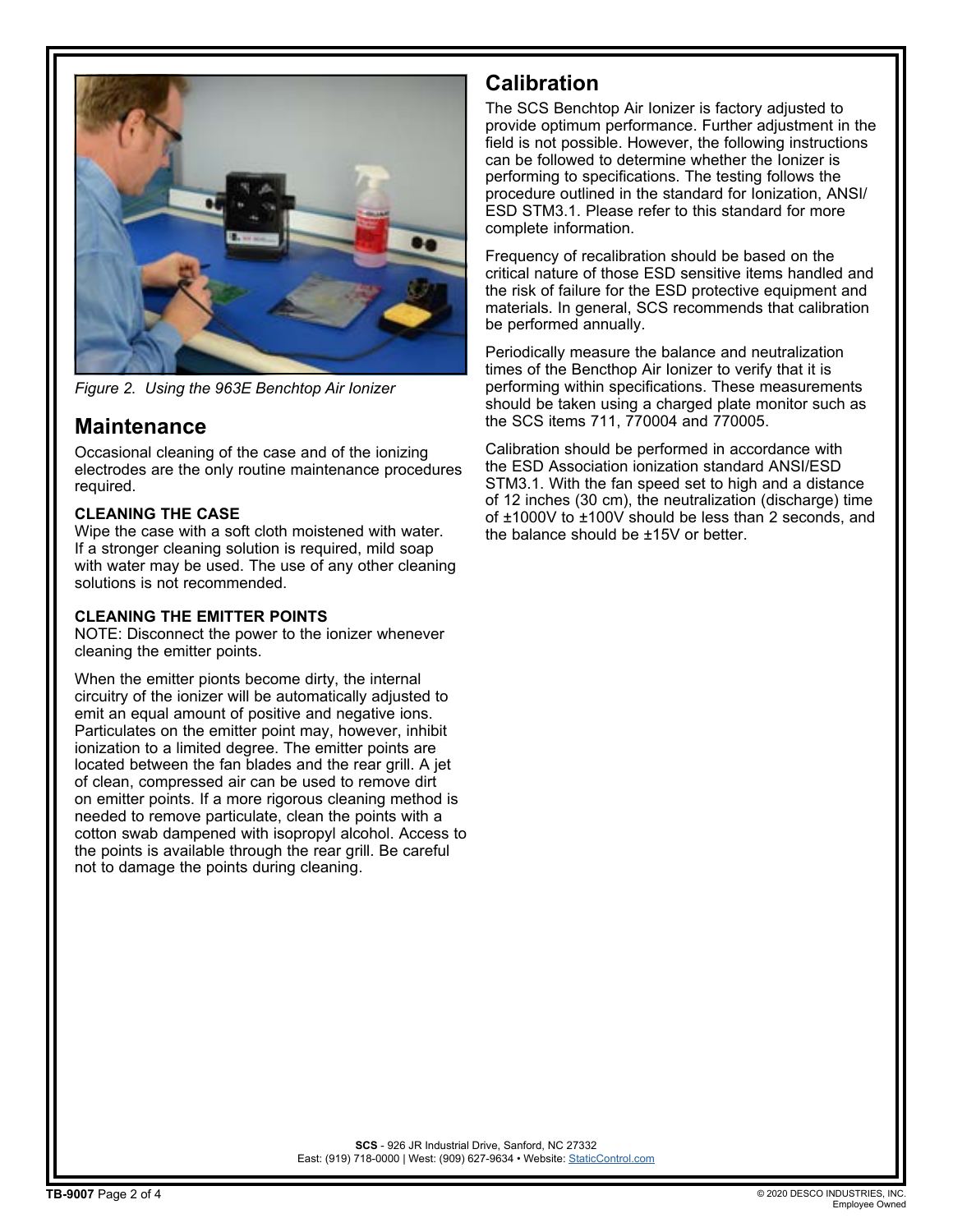## **Neutralization (Discharge) Times**

All data was taken with the fan speed set to high. All time measurements are in seconds.

NOTE: Discharge times in seconds are representative only and are not a guarantee. Discharge times are actual measurements recorded in a factory ambient environment.

Per ANSI/ESD S20.20, the test method for Product Qualification test is ANSI/ESD STM3.1, and for Compliance Verification is ESD TR53 which advises "Measurements should be made at the location where ESD sensitive items are to be ionized." A larger area may require additional ionizers. Per S20.20 the required limit for ionizer discharge time is user defined. Use Table to determine the number of ionizers to achieve ionization of area to be neutralized to meet your company's ESD control plan specified discharge times.

The comparative efficiency of bench top ionizers is determined by a standard test published by the ESD Association: ANSI/ESD STM3.1. Typical positive and negative decay times (±1000V to ±100V) measured using this standard are shown in Figure 3. The performance of the ionizer was measured with the unit positioned as shown, with the fan speed on high and without a filter.



*Figure 3. Neutralization (Discharge) Times*

**SCS** - 926 JR Industrial Drive, Sanford, NC 27332 East: (919) 718-0000 | West: (909) 627-9634 • Website: StaticControl.com